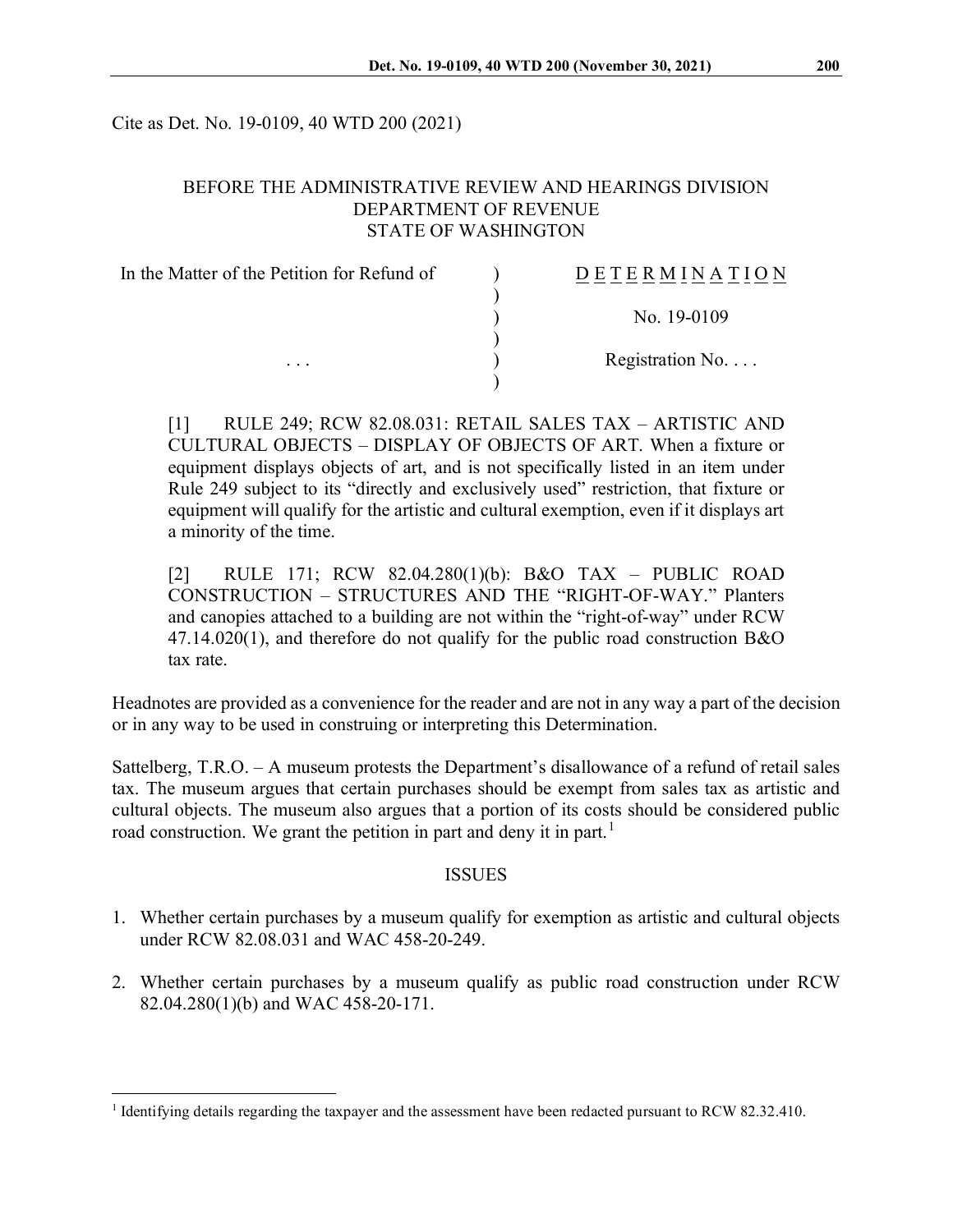# FINDINGS OF FACT

. . . ("Taxpayer") is a museum serving Washington and the Northwest through its . . . collection, exhibitions, and also through its learning programs. . . . Taxpayer began expanding its museum. . . .as well as added new signage and a canopy to the exterior. Taxpayer hired . . . ("Contractor") as the general contractor for the expansion. In addition to the facility expansion, Taxpayer engaged in road construction in the right of way, which was partially reimbursed by the [C]ity [where Taxpayer is located]. Taxpayer did not claim exemption from retail sales tax for the expansion under the artistic and cultural exemption or consider any amounts as public road construction at the time.

In 2017, Taxpayer filed for the refund of retail sales tax paid for three major categories: 1) fixtures and equipment as artistic and cultural; 2) embedded objects as artistic and cultural; and 3) road construction as public road construction. The Department's Audit Division ("Audit") reviewed the refund in significant detail. Audit allowed a refund for various amounts from each of the three categories, but disallowed the majority of amounts requested for refund from each category.<sup>[2](#page-1-0)</sup> On October 5, 2017, Audit issued Taxpayer a refund of  $$...$ <sup>[3](#page-1-1)</sup> We address the items in each category that Audit denied whether in whole or in part:

## 1. Fixtures and Equipment

Audit disallowed the full amount Taxpayer requested to be considered exempt as artistic and cultural for each of these items:

A. . . .

- B. Freestanding display kiosks: Freestanding street-side digital displays and posters advertising upcoming exhibitions and events.
- C. Donor wall: A sign listing notable donors to the museum.
- D. Interactive tables: Tables in a family area [built with] plexiglass tops and open spaces underneath . . . to display art, upcoming class flyers, or anything that will fit within their space. . . .
- E. Specialty shelving: Custom shelving built to house collection items when they are not on display. The shelving is in a storage room not open to the public and items on them are enclosed.

<span id="page-1-0"></span><sup>&</sup>lt;sup>2</sup> The refund allowed the exemption of a total of \$ . . . in fixtures and equipment,  $\$\dots$  in embedded objects, and  $\$\dots$ 

<sup>.</sup> in road construction. The refund denied a total of  $\S...$  in fixtures and equipment,  $\S...$  in embedded objects, and  $\S$ . . . in road construction.

<span id="page-1-1"></span><sup>&</sup>lt;sup>3</sup> The refund consisted of  $\$ \dots$  of retail sales tax paid in error, as well as  $\$ \dots$  in interest on the overpaid retail sales tax.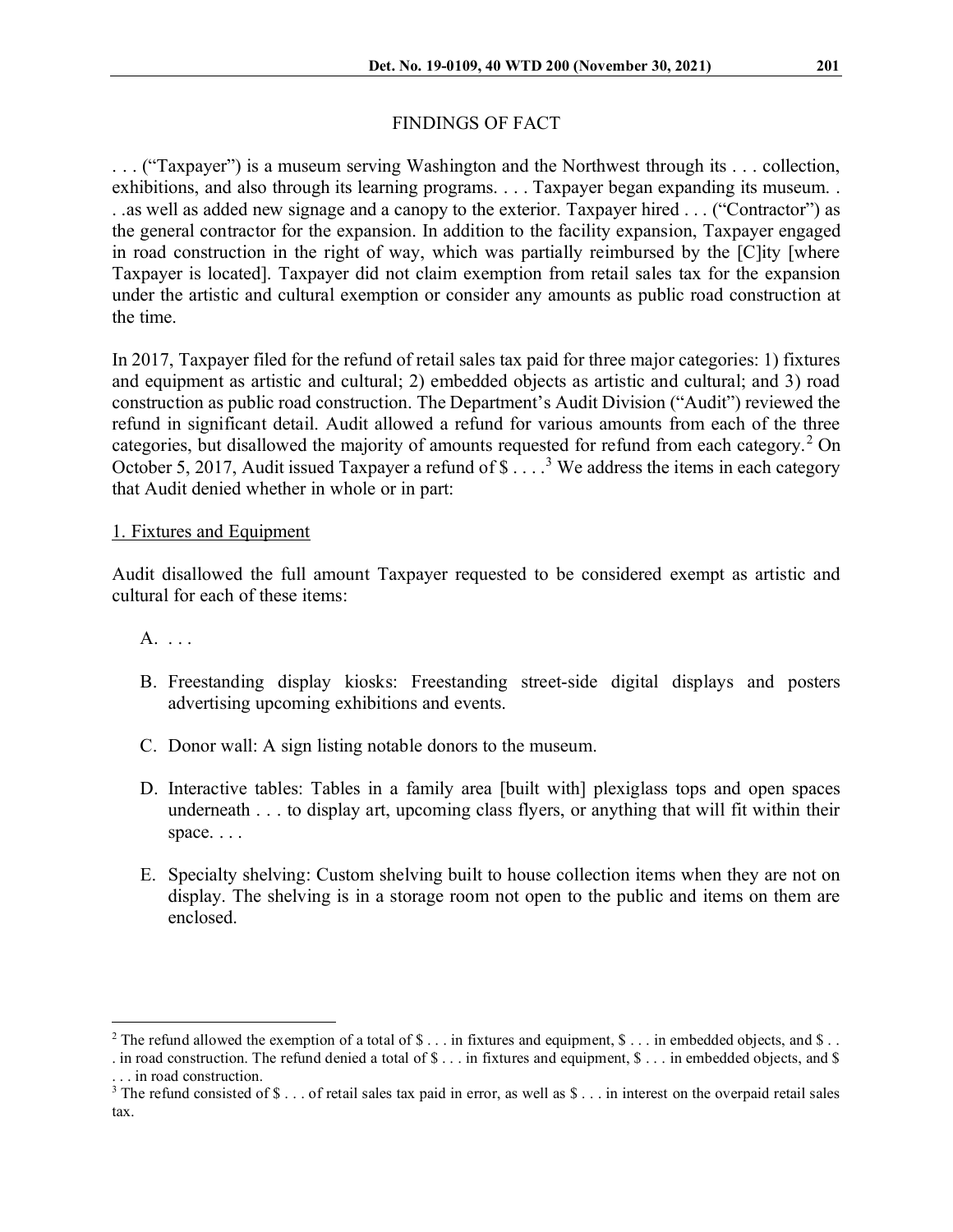Audit allowed portions of some of these items as exempt as artistic and cultural:

A. Acoustic and fabric panels: Panels used to deaden sound in the galleries. Taxpayer requested 25 percent of its costs of \$ . . . be exempt. Audit accepted 17 percent as exempt, and then made adjustments for labor and overhead attributable to exempt art displays. After adjustment, Audit allowed \$ . . . as exempt.

B. Gallery frontage: Construction on the exterior of the museum, including windows, gallery entries, and display cases. Taxpayer requested 25 percent of its costs of \$ . . . be exempt. Audit only accepted the display cases as exempt, and then made adjustments for labor and overhead attributable to exempt art displays. After adjustment, Audit allowed \$ . . . as exempt.

C. Framing and drywall: Temporary walls and display case construction. Taxpayer requested 15 percent of its costs of \$ . . . be exempt. Audit accepted Taxpayer's request, and then made adjustments for labor and overhead attributable to exempt art displays. After adjustment, Audit allowed \$ . . . as exempt.

D. Sunlight controls: Window fixtures, including window shades and a moving screen. Audit denied in full Taxpayer's combined request of \$ . . . .<sup>[4](#page-2-0)</sup>

E. HVAC: Custom heating, cooling, and humidity control in galleries. Audit fully denied Taxpayer's request of 40 percent of its costs of  $\$\dots$ .

F. Electrical: Electrical work to update the galleries' electrical utility and exhibit and general lighting. Audit fully denied Taxpayer's request of 35 percent of its costs of \$ . . . .

3. Road Construction

Audit considered demolition, earthwork and hardscape, a vehicle drop-off extension, and landscaping and irrigation as public road construction. Audit allowed portions of the general road construction conditions, site lighting, and electrical as public road construction. Audit fully denied the following:

- A. Planters: Structures used for holding plants attached to the side of the building. The planters are not in the right of way but are next to it.
- B. Canopies: One canopy was attached to the building planters overhanging the right of way and another canopy was attached to the building overhanging the front entrance.

<span id="page-2-0"></span><sup>&</sup>lt;sup>4</sup> This included Taxpayer's request of 40 percent of its costs of \$ . . . for window shades and its request of 100 percent of its costs of \$ . . . for a movable screen.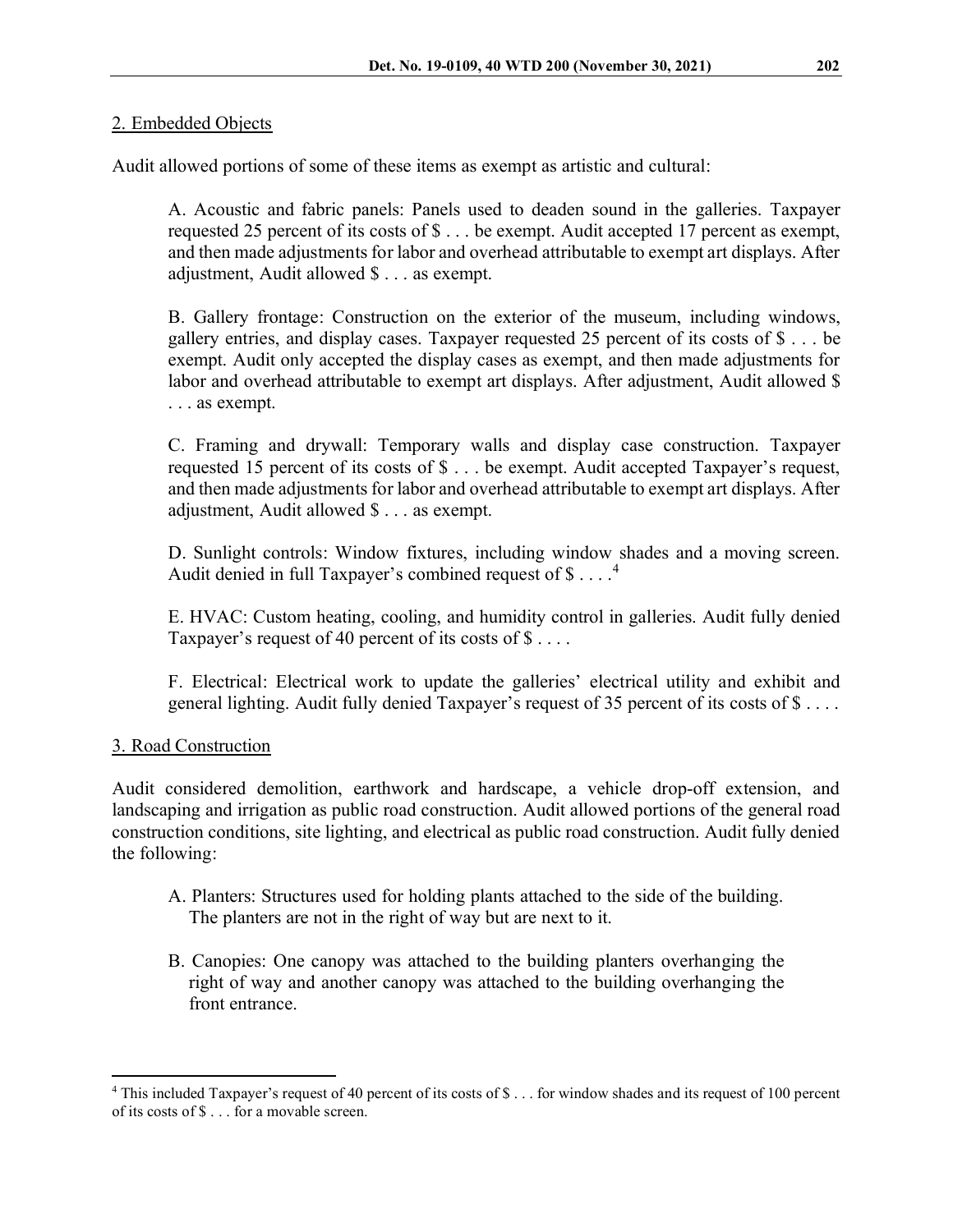Taxpayer timely petitioned for review of the portion of the refund request that was denied. Taxpayer's review petition separates the issues on review into the denied artistic and cultural portion and the public road construction portion.

Regarding the artistic and cultural portion, Taxpayer provided a letter ruling it received from the Department's TI&E section . . . . Taxpayer had requested a letter ruling for a construction project that was happening at the time. The letter ruling discusses the application of the artistic and cultural exemption to a wide variety of items. Taxpayer argues the letter ruling supports its position that items at issue here should be exempt, but Taxpayer does not cite any specific sections of the letter ruling. [5](#page-3-0)

Regarding the public road construction portion, Taxpayer argues that the amount of the work it agreed to in its contract with Contractor, and partially reimbursed by the City, should be the portion taxed as public road construction. Taxpayer did not provide a copy of any of the agreements between the parties named. Taxpayer represents that Contractor did not pay any use tax on the materials it purchased for the project.

## ANALYSIS

### 1. Artistic and Cultural Exemption

Washington imposes retail sales tax on each retail sale in this state, unless an exemption or exclusion applies. RCW 82.08.020. The term "retail sale" includes the sale or charge made for tangible personal property consumed and/or for labor and services rendered in respect to the constructing, repairing, decorating, or improving of new or existing buildings or other structures on real property of or for consumers. RCW 82.04.050(2)(b).

An exemption from retail sales tax exists in RCW 82.08.031 for sales to artistic or cultural organizations that acquire objects for the purpose of exhibition or presentation to the general public if the objects are:

- (1) Objects of art;
- (2) Objects of cultural value;
- (3) Objects to be used in the creation of a work of art, other than tools; or
- (4) Objects to be used in displaying art objects or presenting artistic or cultural exhibitions or performances.<sup>[6](#page-3-1)</sup>

WAC 458-20-249 ("Rule 249") is the Department's regulation administering RCW 82.08.031. Rule 249 defines "objects" as "items of tangible personal property," not including "professional or commercial services rendered by third parties." Rule 249 states that "[c]harges for materials, equipment, and services related to repair, maintenance, or replacement of buildings or structures are not exempt." Rule 249 then goes on to list examples of what does and does not qualify:

<span id="page-3-0"></span><sup>5</sup> . . . .

<span id="page-3-1"></span><sup>6</sup> "Artistic and cultural organization" are defined in RCW 82.04.4328 as an "organization which is organized and operated exclusively for the purpose of providing artistic or cultural exhibitions, presentations, or performances or cultural or art education programs . . . for viewing or attendance by the general public." There is no dispute Taxpayer here qualifies as an artistic and cultural organization.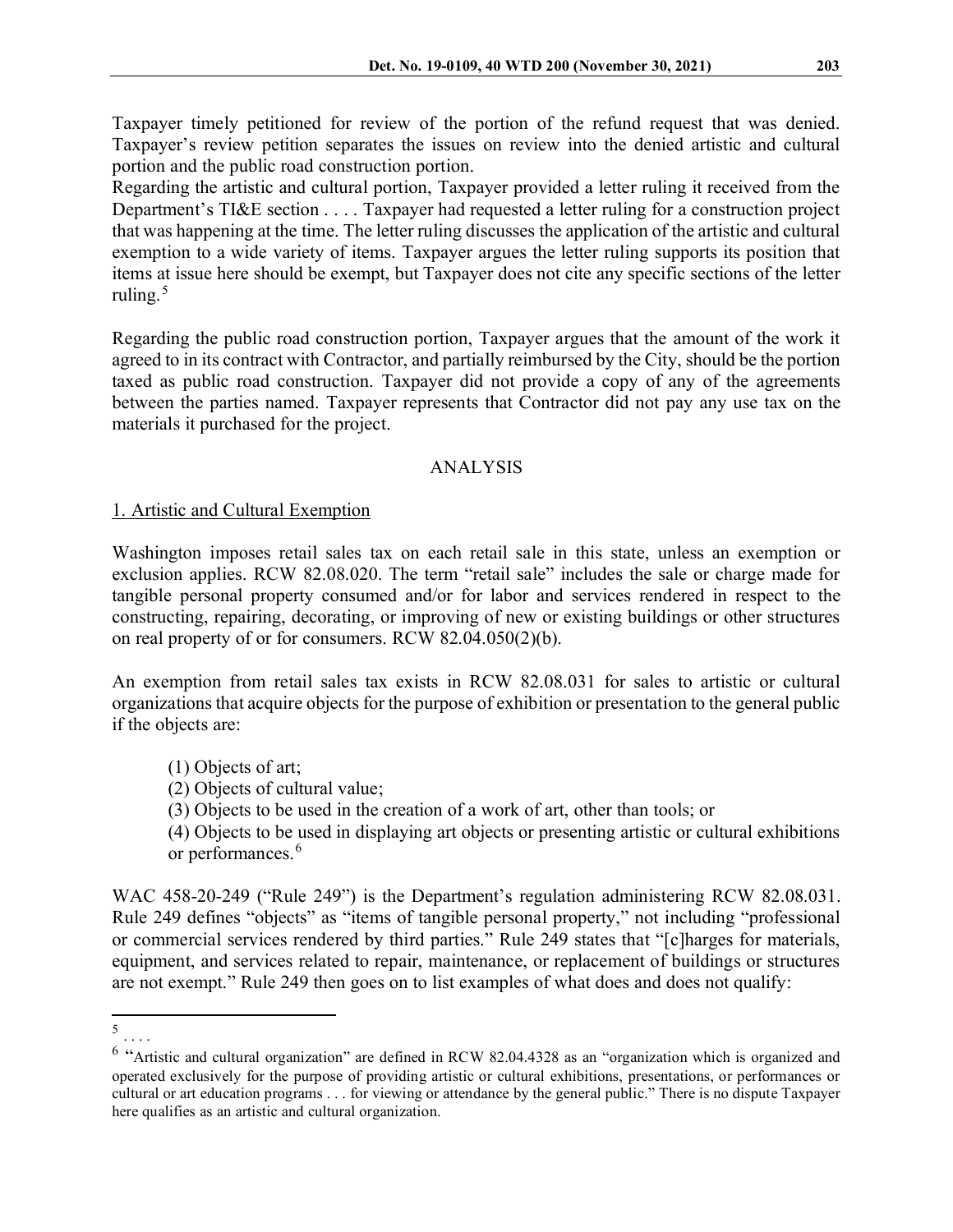Examples of what qualifies includes:

- a) Tickets, programs, signs, posters, fliers, and playbills printed for particular displays or performances; scenery, costumes, stage, props, scrims, and materials for their construction;
- b) Stage lights, filters, control panels, color medium, stage drapes, sets, set paint, gallery exhibition materials, risers, display platforms, and materials for their construction;
- c) Sheet music, recordings, musical instruments and musical supplies for the staging of displays and performances;
- d) Movie projectors, films, sound systems, video and sound equipment and supplies and computer hardware and standard, prewritten software *directly used exclusively* in the staging of performances or actual display of art objects.

Rule 249 (emphasis added).

Examples of what does not qualify include:

- a) Supplies and equipment for clerical support, including bulk tickets for general use, stationery, typewriters, copy machines, and general office supplies;
- b) Theater seats, lobby furniture, carpeting, vending machines, and general supplies for audience or patrons' convenience and use;
- c) Shipping and packing materials, crates, boxes, dunnage, labels, tags, and container-related items for transfer or storage of exempt objects;
- d) Sewing machines and other durable equipment used to prepare, repair, and maintain exempt objects (such items are deemed to be "tools," rather than exempt objects);
- e) Theater or building lighting and utility fixtures and systems, and computer hardware and software not *directly and exclusively* used in staging performances or actually displaying art objects.

Rule 249 (emphasis added).

## A. Fixtures and Equipment

. . . The freestanding display kiosks, the donor wall, and the specialty shelving are not objects of "art," "cultural value," "used in the creation of art," or "used in displaying art objects or presenting artistic or cultural exhibitions or performances." Rule 249. While the specialty shelving holds objects of art, it does not "display" them. As such, none of these items qualify as "objects" under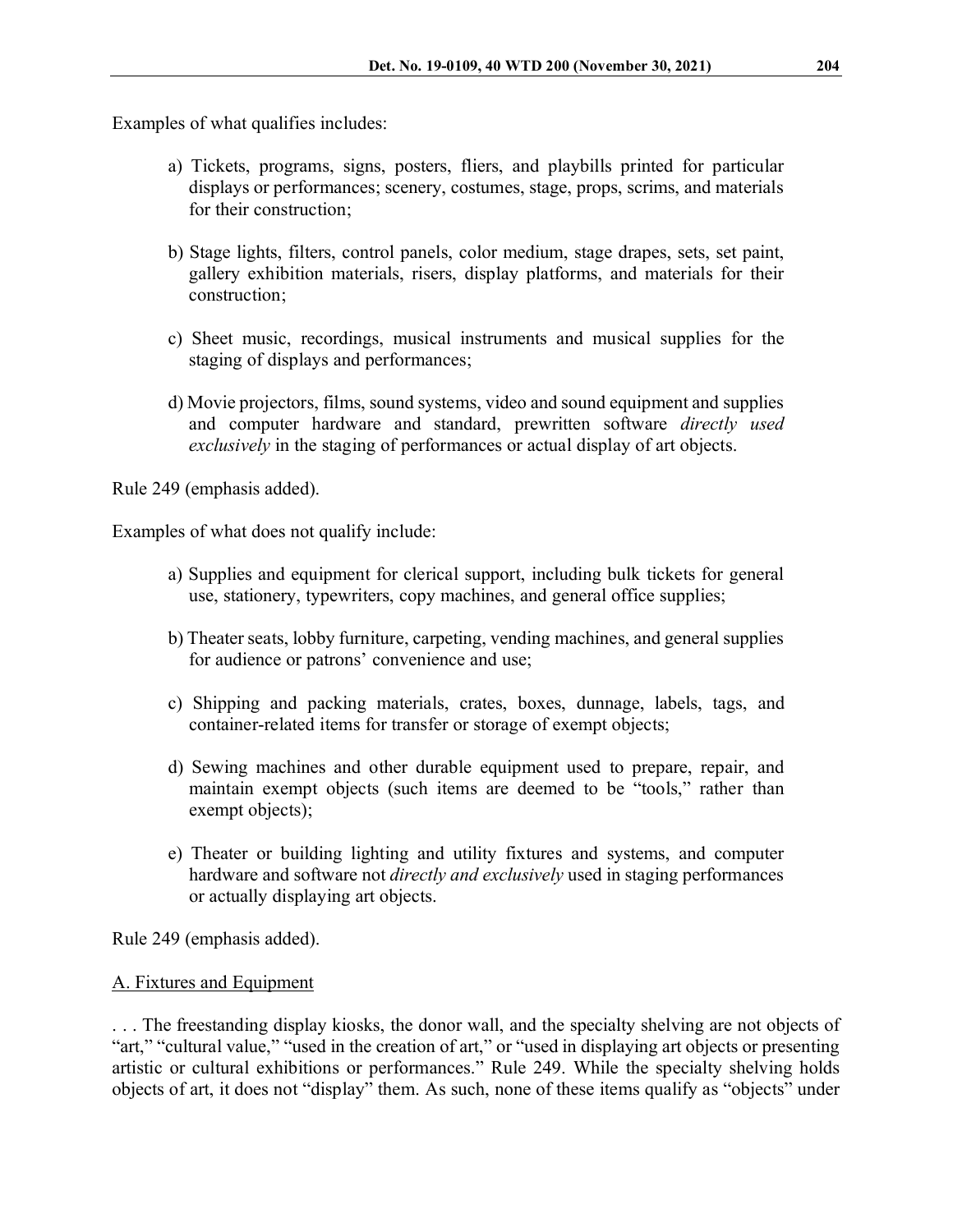Rule 249, and Audit properly denied them the artistic and cultural exemption. One of the fixtures and equipment, though, does display objects of art. Those are the interactive tables [built with plexiglass tops and open spaces underneath used to display art that, therefore,] qualify for the artistic and cultural exemption under RCW 82.08.031 and Rule 249. . . .

# B. Embedded Objects

The "directly and exclusively used" requirement in Rule 249 mentioned above is applicable to many of the items in the embedded objects list. These items are the acoustic and fabric panels, sunlight controls, HVAC, and the electrical work. While each of these is "used in displaying art objects," they also perform the dual function of controlling the sound, light, and temperature for gallery patrons. Rule 249. These systems are all "theater or building lighting and utility fixtures and systems" subject to the "directly and exclusively used" requirement in Rule 249. As such, none of them qualify for artistic and cultural exemption because they are not used "directly and exclusively" in the display of objects of art.

The other embedded objects are the gallery frontage and the framing and drywall. Audit allowed the portions of each as exempt that pertained to the display cases, and disallowed the remainder, in accord with Rule 249, as discussed above.<sup>[7](#page-5-0)</sup>

## 2. Public Road Construction

Public road construction is the activity of "building, repairing or improving any street, place, road, highway . . . right of way . . . which is owned by a municipal corporation or political subdivision of the state or by the United States and which is used or to be used primarily for foot or vehicular traffic . . . ." RCW 82.04.280(1)(b). *See* WAC 458-20-171 ("Rule 171"); Det. No. 16-0230, 37 WTD 001 (2018).

Public road construction is excluded from the definition of "retail sale" and charges for those services are not subject to retail sales tax. RCW 82.04.050(10); RCW 82.08.010. Therefore, Taxpayer would not be liable for retail sales tax on the portion of its contract with Contractor that is considered public road construction. This is why Audit allowed a full retail sales tax refund for the demolition, earthwork and hardscape, a vehicle drop-off extension, and landscaping and irrigation, and a partial refund for the general road construction conditions, site lighting, and electrical. Audit fully denied Taxpayer's refund request for the planters and canopies.

Rule 171 defines "street, place, road, highway, etc." as "used in the ordinary sense that the combination of such words implies." Public road construction also includes [building, repairing or improving] of a right of way. RCW 82.04.050(10); Rule 171. Further, "right-of-way" is defined in RCW 47.14.020(1) as "the area of land designated for transportation purposes." At issue here are two portions of structures that are attached to Taxpayer's building, the planters and the canopies.

<span id="page-5-0"></span> $\frac{7}{7}$  Taxpayer mentioned in its petition that it received a letter ruling . . . that discussed the application of the artistic and cultural exemption to many items. Taxpayer, however, did not specify any portion of the letter ruling that would apply to the circumstances here. Further, while letter rulings are binding on the taxpayer and the Department under RCW 82.32A.020(2), the letter ruling Taxpayer provided was very specific to the activities involved in a . . . project and does not provide any tax reporting instructions that would apply here.